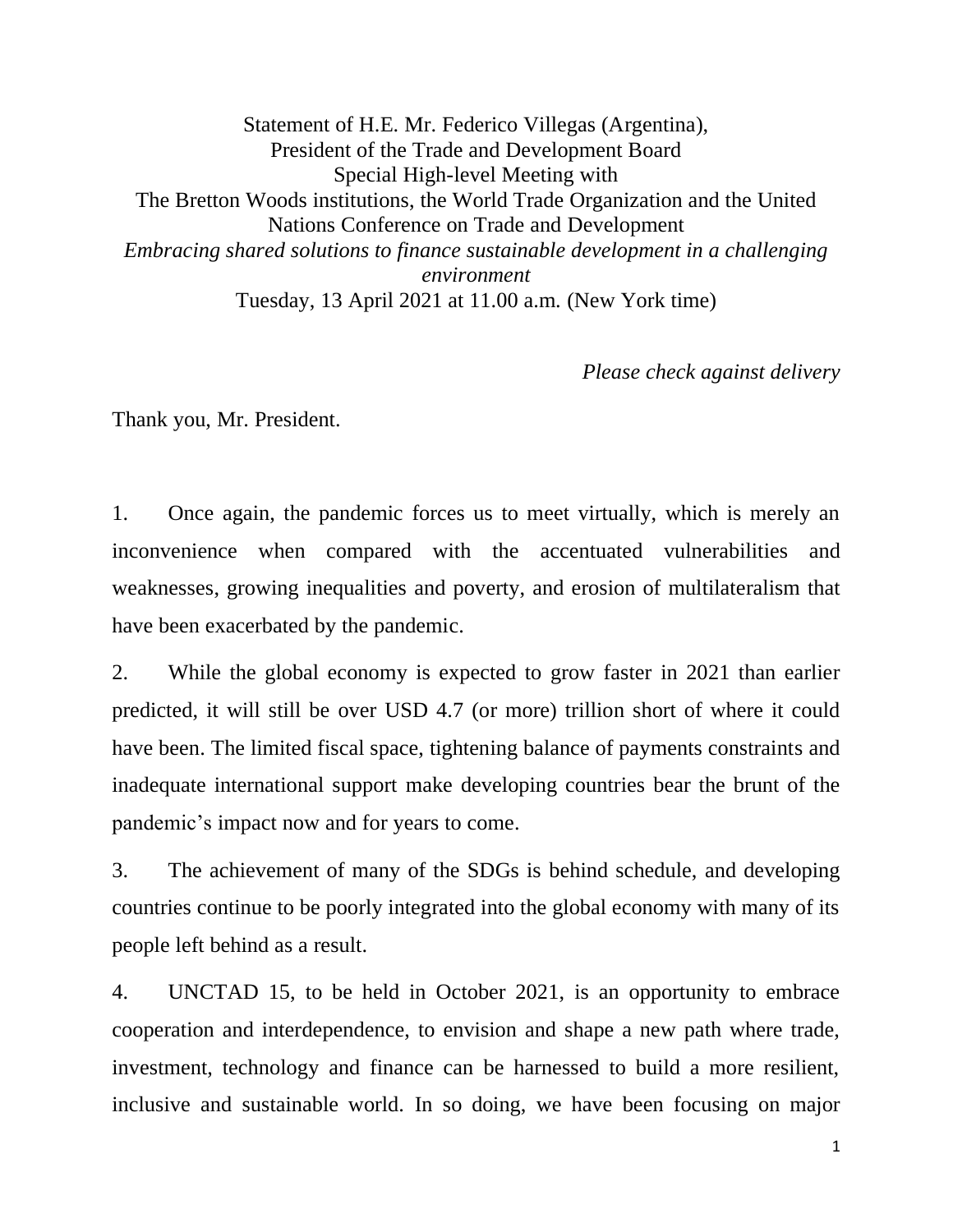global challenges, such as growing inequality, vulnerability, the climate and environmental crisis, the uneven digital transformation, and debt issues, among others.

5. Indeed, our collective aim is to have a transformative event, with an equally ambitious and politically meaningful outcome. We hope that our efforts will contribute to related processes across the UN and around the world. One forum one process - of special significance in this regard, is this one.

6. Over the years, the transformative aspiration of the Monterrey Consensus has not received as much attention as the other equally important aspects of Financing for Development.

7. Over the years we have seen that the global economy is sick, and it took literally a virus to make this clear for the world to see. Over the past year, we have seen major changes in the way we work, the way we produce, and the way that we deal with each other. The conclusion that many have reached is clear: we are at an inflection point in history, and we must embrace the necessary transformations to achieve our shared objective of prosperity for all. If we do not transform, we may reverse the development gains of recent decades. Given the interconnectedness of development, peace, and security, we may even risk a more dangerous and volatile world.

8. Perhaps one of the most urgent transformations needed is finding a durable solution to debt issues, with exacerbating debt vulnerabilities in developing countries being a central issue in the post-pandemic world. The current crisis provides an opportunity to reform the international debt architecture and the international financial system. A single global sovereign debt authority, independent of multilateral, bilateral or private creditor or debtor interests, is

2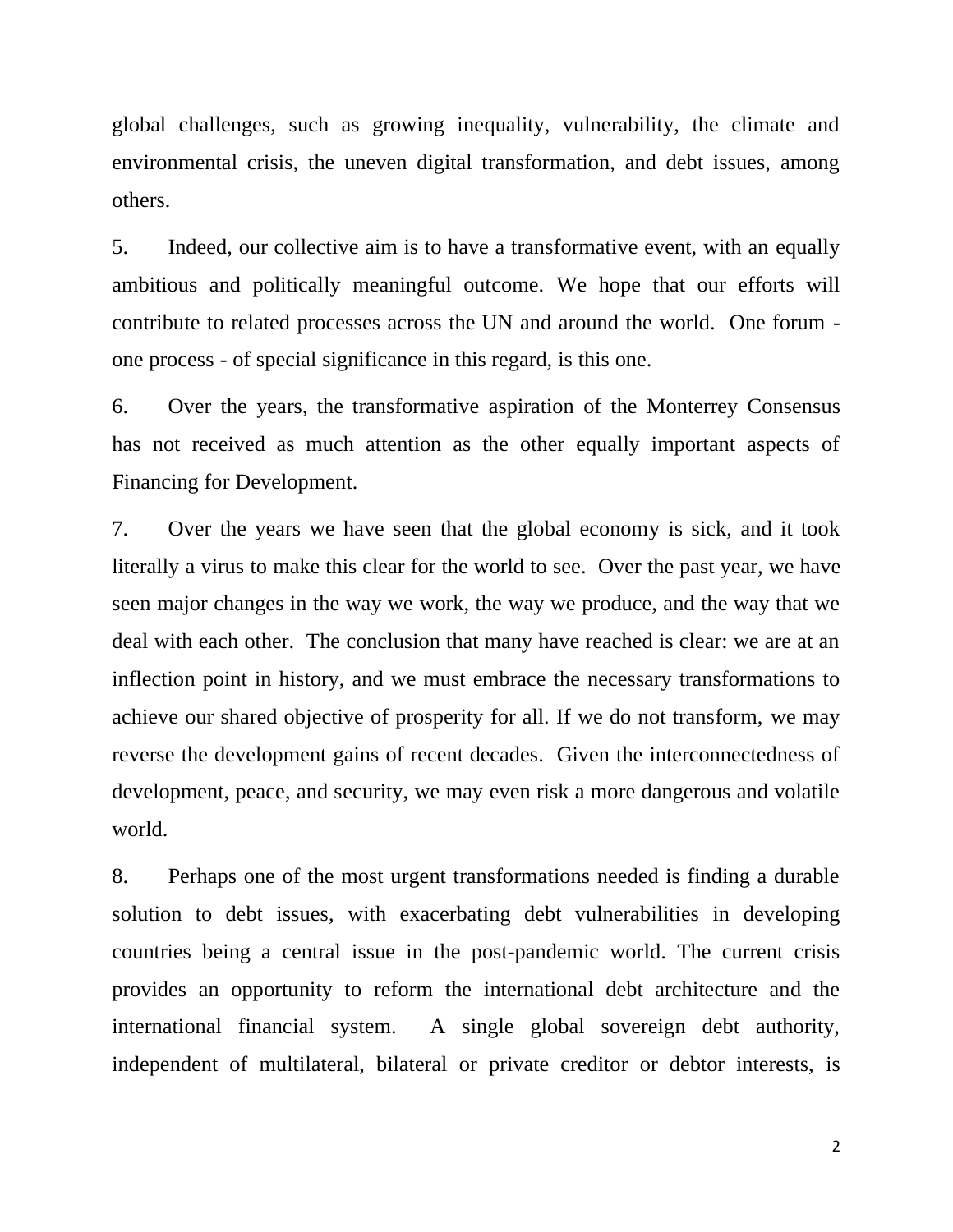needed to address the manifold flaws in the current handling of sovereign debt restructuring.

9. In the short-run and to alleviate immediate balance of payment pressures, expansive use should be made of Special Drawing Rights (SDRs). The new general allocation of SDRs in the amount of USD 650 billion currently being discussed is an important step in the right direction. In parallel, it is urgent to explore options to reallocate unused SDRs from members with strong external positions to developing countries in need of liquidity. The reason is simple: the lion's share of any SDR allocation goes to advanced economies who need it least, while developing countries' liquidity needs may remain unmet. While the G7 receives 43.5% of any general SDR allocation, for instance, the whole of Sub-Saharan Africa receives 4.5% and Latin America and the Caribbean 7.6%. The possibility of making use of the upcoming SDR allocation to create a fund within the International Financial Institutions, that would favor more orderly debt restructurings of developing countries or would improve their financing conditions should also be explored.

10. Furthermore, debt suspensions should be extended on a need-basis independently of income level, including private and multilateral creditors and debt cancellations will need to be considered as well. A publicly controlled credit rating agency also needs to be considered. We should shift from a position where private Credit Rating Agencies can hold a position of "arbiters" by setting ratings, when they are also players in the same market.

11. When we think about transforming our world, there is a long-standing shared solution to finance sustainable development in the ODA target of 0.7 per cent of GNI. Judging from the delivery, this target has not been fully embraced in

3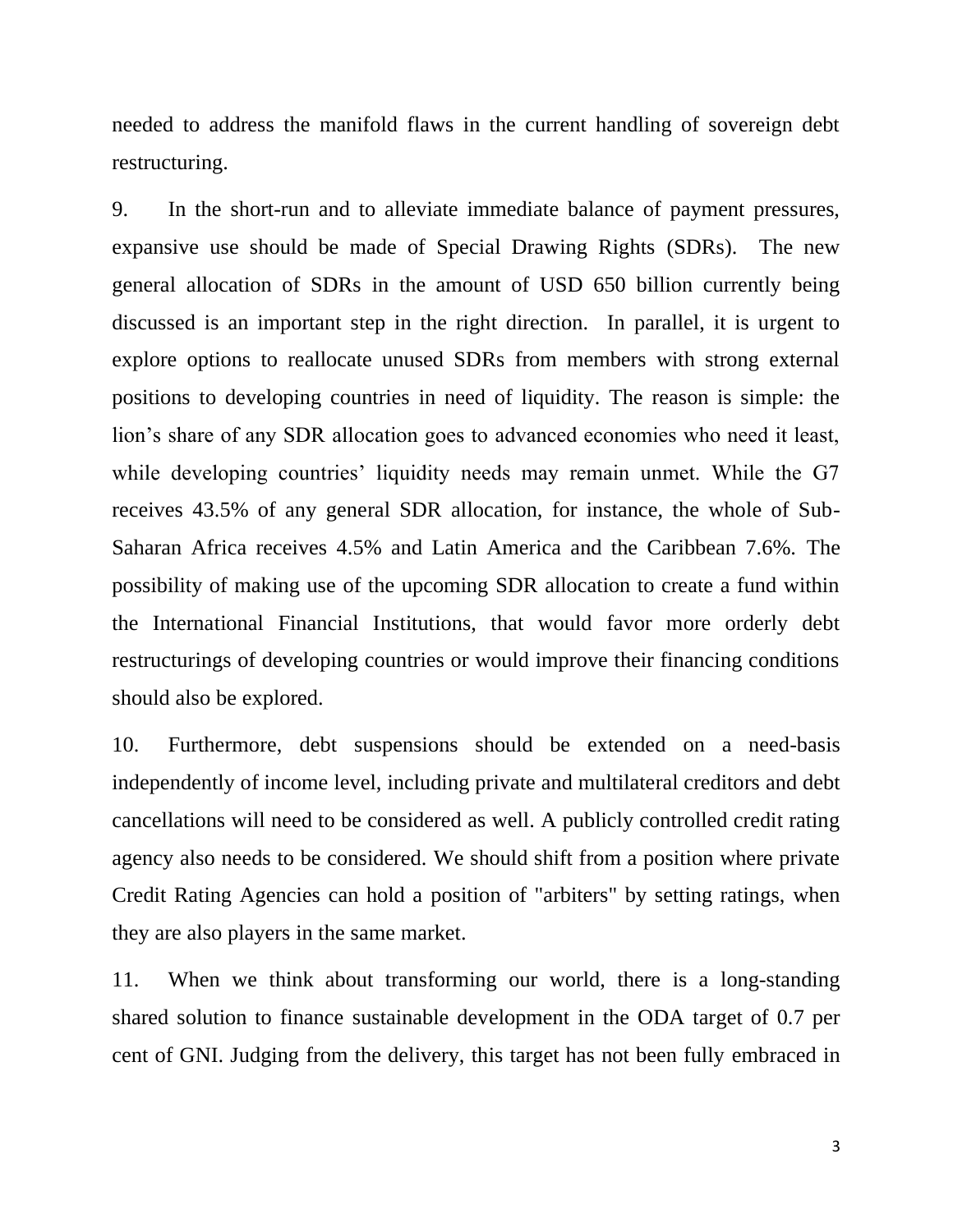practice, but meeting it would add some USD380 billion above current commitments in the next two years.

12. Additional finance could be secured, for instance by redirecting funds or establishing a financial transaction tax, which could be channeled to multilateral development banks.

13. Blended finance is seen by many as the way to go to finance sustainable development, yet the small amounts, low leverage ratios, strong concentration on revenue-generating sectors, and lack of transparency, are all areas of concern.

14. Transformation is also not possible without insulating developing countries from the volatility of international capital flows. We need to be bold yet balanced in our approach, with a combination of country-specific, tailored measures and a more balanced and coherent macroeconomic policy and a broader set of central bank goals.

15. At the international level, comprehensive international tax reforms are urgently needed to adapt to current realities and give a voice to developing countries. Cross-border tax transparency, international governance of extractive industries and taxation of the digital economy are areas of attention.

16. Reigniting global trade is another crucial element of the shared solution to financing sustainable development for transformation. A universal, rules-based, free, open, inclusive, non-discriminatory, transparent, predictable, stable, fair and equitable multilateral trading system, as reflected in SDG target 17 to finance sustainable development and transform our world through restoration of growth and job creation. Equitable access of all vulnerable countries to essential goods and services, and most importantly in the current conjuncture to vaccines and treatments at affordable prices, depends on such a system.